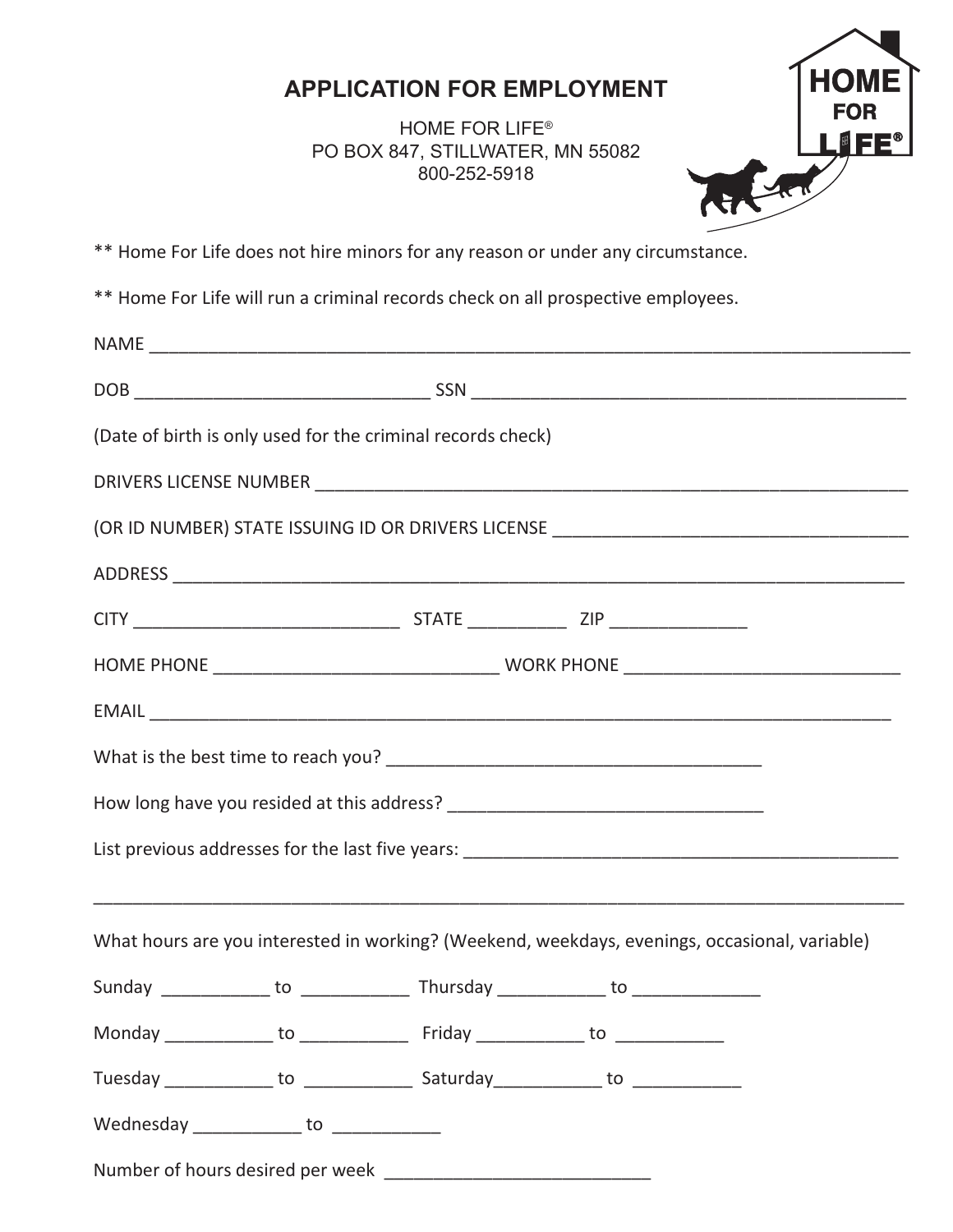MEDICAL CONDITIONS: Please note any medical conditions that may be affected by duties at Home For Life. The job requires daily strenuous physical labor including heavy lifting, cleaning, working with dogs that weigh between 80-100 lbs., running and walking. Exposures to cleaning solvents including chlorine bleach and animal hair are daily occurrences. Applications with a history or pre-existing medical condition must make full disclosure on this application or risk waiving worker's compensation insurance coverage for any job related injuries.

 $\_$  , and the set of the set of the set of the set of the set of the set of the set of the set of the set of the set of the set of the set of the set of the set of the set of the set of the set of the set of the set of th

\_\_\_\_\_\_\_\_\_\_\_\_\_\_\_\_\_\_\_\_\_\_\_\_\_\_\_\_\_\_\_\_\_\_\_\_\_\_\_\_\_\_\_\_\_\_\_\_\_\_\_\_\_\_\_\_\_\_\_\_\_\_\_\_\_\_\_\_\_\_\_\_\_\_\_\_\_\_\_\_\_\_\_

 $\_$  , and the set of the set of the set of the set of the set of the set of the set of the set of the set of the set of the set of the set of the set of the set of the set of the set of the set of the set of the set of th

 $\_$  , and the set of the set of the set of the set of the set of the set of the set of the set of the set of the set of the set of the set of the set of the set of the set of the set of the set of the set of the set of th

\_\_\_\_\_\_\_\_\_\_\_\_\_\_\_\_\_\_\_\_\_\_\_\_\_\_\_\_\_\_\_\_\_\_\_\_\_\_\_\_\_\_\_\_\_\_\_\_\_\_\_\_\_\_\_\_\_\_\_\_\_\_\_\_\_\_\_\_\_\_\_\_\_\_\_\_\_\_\_\_\_\_\_

 $\_$  , and the set of the set of the set of the set of the set of the set of the set of the set of the set of the set of the set of the set of the set of the set of the set of the set of the set of the set of the set of th

I do not have any medical conditions or physical restrictions

|  | VOLUNTEER EXPERIENCE: Please list all volunteer experience; specifically list any in animal related |
|--|-----------------------------------------------------------------------------------------------------|
|  |                                                                                                     |

 $\_$  , and the set of the set of the set of the set of the set of the set of the set of the set of the set of the set of the set of the set of the set of the set of the set of the set of the set of the set of the set of th \_\_\_\_\_\_\_\_\_\_\_\_\_\_\_\_\_\_\_\_\_\_\_\_\_\_\_\_\_\_\_\_\_\_\_\_\_\_\_\_\_\_\_\_\_\_\_\_\_\_\_\_\_\_\_\_\_\_\_\_\_\_\_\_\_\_\_\_\_\_\_\_\_\_\_\_\_\_\_\_\_\_\_\_\_

 $\textsf{fields:}\quad$ 

EDUCATION: Please provide your education received:

High School attended: \_\_\_\_\_\_\_\_\_\_\_\_\_\_\_\_\_\_\_\_\_\_\_\_\_\_\_\_\_\_\_\_\_ \_\_\_\_\_\_\_\_\_\_\_\_\_\_\_\_\_\_\_\_\_\_\_\_\_\_\_

City and State: \_\_\_\_\_\_\_\_\_\_\_\_\_\_\_\_\_\_\_\_\_\_\_\_\_\_\_\_\_\_\_\_\_\_\_Graduated/GED: \_\_\_\_\_\_\_\_\_\_\_\_\_\_\_

Graduation or Anticipated Graduation Date: \_\_\_\_\_\_\_\_\_\_\_\_\_\_\_\_\_\_\_\_\_\_\_\_\_\_\_\_\_\_\_\_\_\_\_\_

Are you currently attending school?

School: \_\_\_\_\_\_\_\_\_\_\_\_\_\_\_\_\_\_\_\_\_\_\_\_\_\_\_\_\_\_\_\_\_\_\_\_\_\_\_\_\_\_\_\_\_\_\_\_\_\_\_\_\_\_\_\_\_\_\_\_\_\_\_\_

City and State: \_\_\_\_\_\_\_\_\_\_\_\_\_\_\_\_\_\_\_\_\_\_\_\_\_\_\_\_\_Course of study: \_\_\_\_\_\_\_\_\_\_\_\_\_\_\_\_\_\_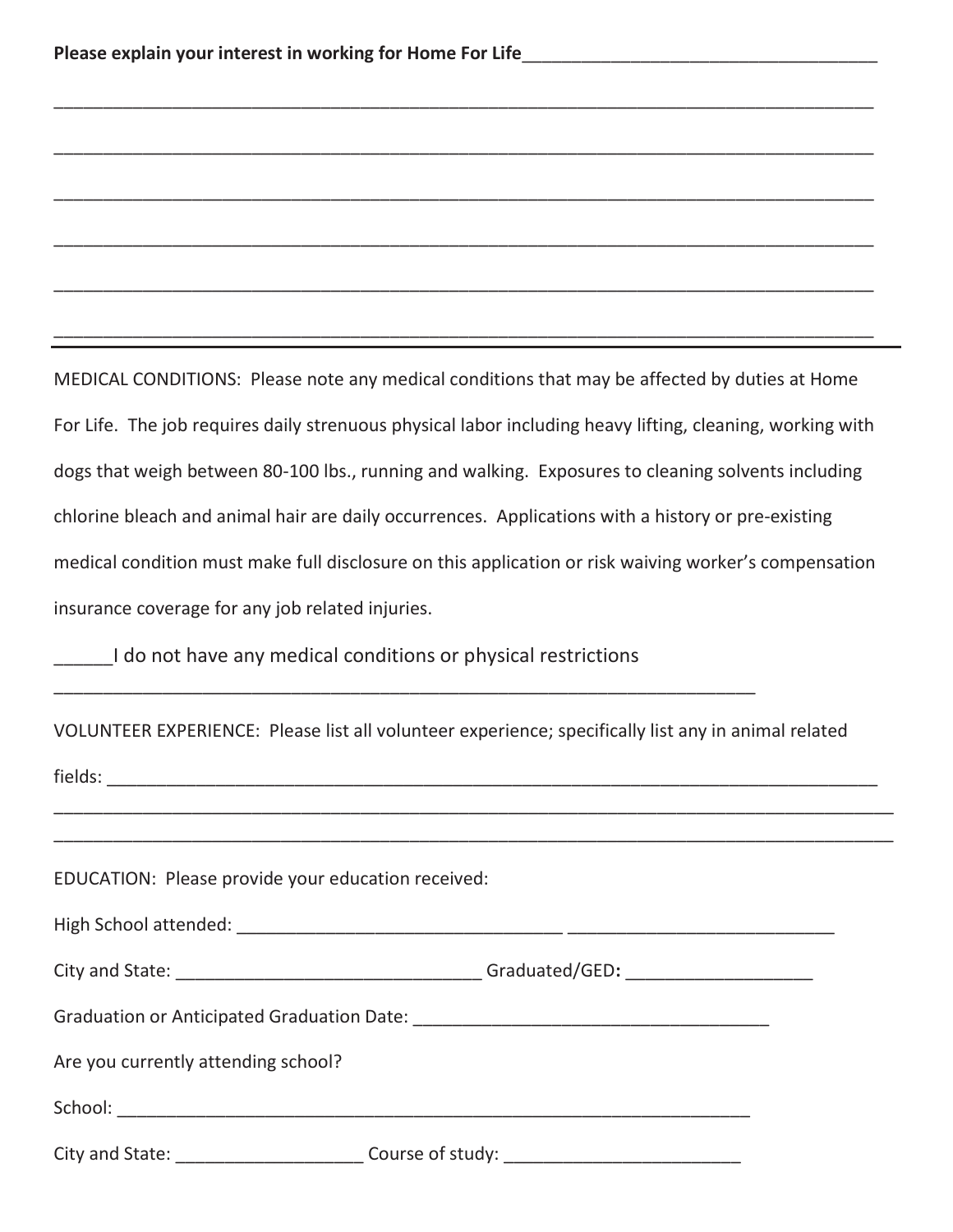|                                                                                                                                                                                           | Did you graduate: YES NO Graduation or Anticipated Graduation Date: _______________________________ |
|-------------------------------------------------------------------------------------------------------------------------------------------------------------------------------------------|-----------------------------------------------------------------------------------------------------|
|                                                                                                                                                                                           |                                                                                                     |
|                                                                                                                                                                                           |                                                                                                     |
|                                                                                                                                                                                           | Did you graduate: YES NO Graduation or Anticipated Graduation Date: _______________________________ |
| JOB HISTORY: Please provide employment history since high school graduation. In the alternative,<br>provide a resume specifically detailing previous employment in the animal care field. |                                                                                                     |
|                                                                                                                                                                                           |                                                                                                     |
|                                                                                                                                                                                           |                                                                                                     |
|                                                                                                                                                                                           |                                                                                                     |
|                                                                                                                                                                                           |                                                                                                     |
|                                                                                                                                                                                           |                                                                                                     |
|                                                                                                                                                                                           |                                                                                                     |
|                                                                                                                                                                                           |                                                                                                     |
|                                                                                                                                                                                           |                                                                                                     |
|                                                                                                                                                                                           |                                                                                                     |
|                                                                                                                                                                                           |                                                                                                     |
|                                                                                                                                                                                           |                                                                                                     |
|                                                                                                                                                                                           |                                                                                                     |
|                                                                                                                                                                                           |                                                                                                     |
|                                                                                                                                                                                           |                                                                                                     |
|                                                                                                                                                                                           |                                                                                                     |
|                                                                                                                                                                                           |                                                                                                     |
|                                                                                                                                                                                           |                                                                                                     |
|                                                                                                                                                                                           |                                                                                                     |
|                                                                                                                                                                                           |                                                                                                     |